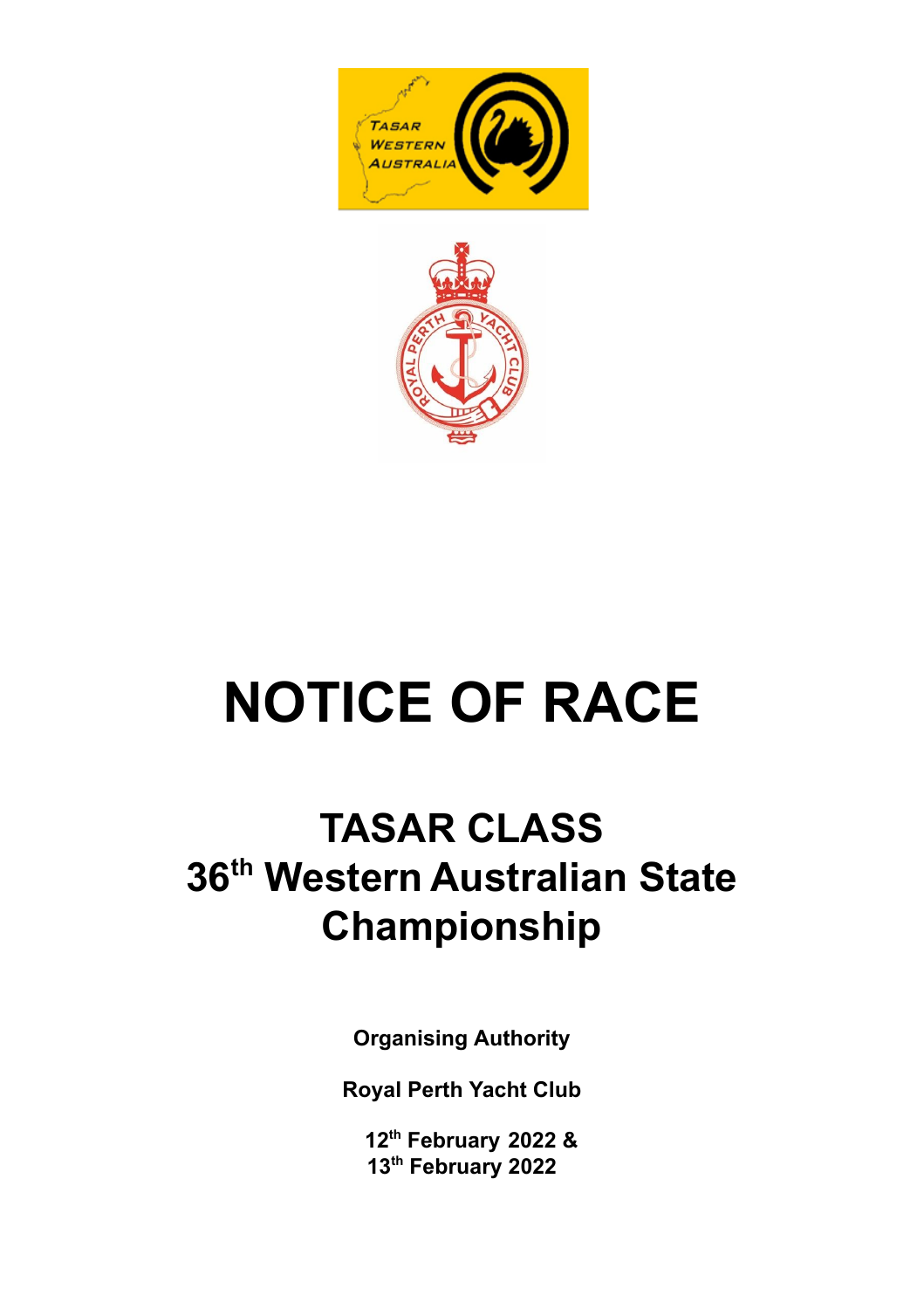The 36<sup>h</sup> Western Australian Tasar State Championship is being conducted by Royal Perth Yacht Club on the 12<sup>th</sup> and 13<sup>th</sup> February 2022 in conjunction with the Royal Perth Yacht Club Mini Series regatta.

#### **1. Eligibility**

1.1 The regatta is open to all boats of the Tasar Class that comply with the rules of the World Tasar Class Association.

1.2 All skippers shall be financial members of a Tasar Association which is a constituent of the World Tasar Council.

1.3 All competitors shall have a current Australian Sailing Membership.

### **2. Fees and Entry**

- 2.1 Regatta Entry Fee is as per the Royal Perth yacht Club Mini Series fee.
- 2.2 Enter at: <https://www.revolutionise.com.au/rpyc/events/120621/>
- 2.3 Further information on the event is here: <https://www.rpyc.com.au/on-the-water/sailing/2022-mini-series/>
- 2.4 Registration for this event closes at Fri 11 Feb 2022 23:45.

#### **3. Measurement**

3.1 Boat measurement and crew weigh-in will be in accordance with the Tasar Class Rules.

3.2 Boats may be inspected for safety equipment and measurement compliance at any time during the regatta at the discretion of the Race Committee.

3.3 It is the responsibility of each entrant to provide any supplementary weights necessary to ensure compliance with Tasar Class Rule 29.

3.4 For measurement breaches or protests the protest panel may impose discretionary penalties which may be less than disqualification.

## **4. Schedule of Races**

4.1 The races for the State Championship will be as follows:

4.1.1. Saturday 12th February - first 3 races of the series.

4.1.2. Sunday 13th February - first 3 races of the day.

#### **5. Prizes**

5.1 Prizes will be given as follows:

Overall Championship Result First, second and third